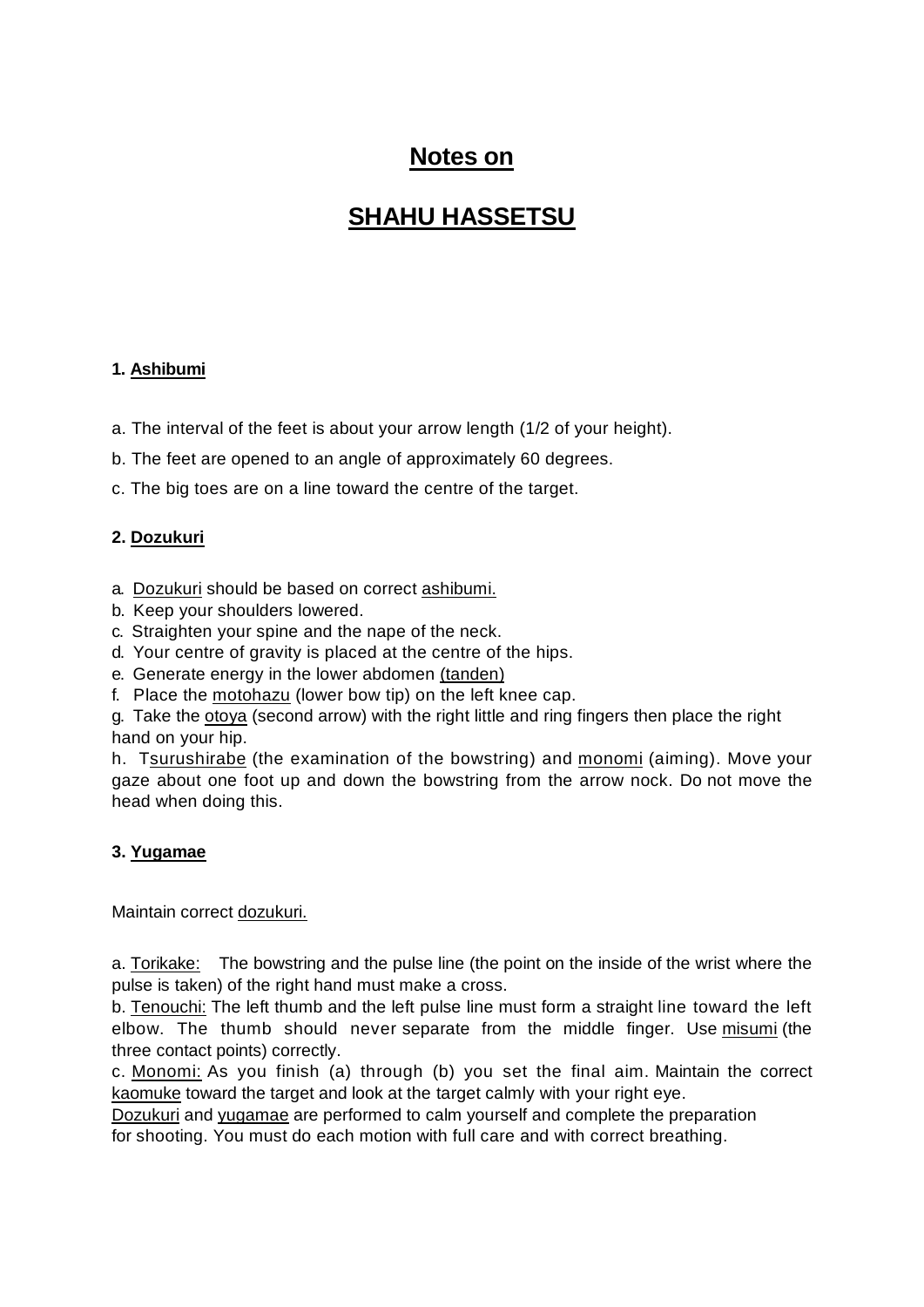### **4. Uchiokoshi (shomen uchiokoshi style)**

a. From yugamae, with a calm scooping motion, raise your bow until your arms are at an angle of about 45 degrees from your shoulders. The bow should be perpendicular to the floor.

b. Your arrow should be parallel to your body and horizontal to the floor.

c. Keep your shoulders lowered and maintain proper dozukuri i.e. form the "triple cross" of shoulders, waist and feet to the centre line of the body.

#### **5. Hikiwake**

a. Daisan

 a1) Throughout daisan your arrow should be parallel to your body and horizontal to the floor.

 a2) By using your left upper arm, push and open the bow toward the target to a distance of about half of your yazuka (draw length). You should see the target above your left elbow.

 a3) Your right arm is pulled by the left arm's motion. As the right upper arm is straightened, its elbow moves toward the right shoulder.

 a4) As you complete this transition (ukewatashi) you must complete the tenouchi. The tsunomi must push against the inner right corner of the bow.

b. Use tsunomi to push the bow toward the centre of the target.

c. Use both elbows to push and draw.

d. Use a long, soft exhale.

e. Pushing and drawing should be even.

f. Pull with a feeling of bringing the lower portions of your shoulder blades together.

g. At full draw the cross should be formed. The cross is formed by the horizontal line (the line running from tsunomi through both elbows and the shoulders) and the vertical line (the centre of the chest) which is exactly the same as the triple cross vertical line.

#### **6. Kai**

Maintain the cross. Your full draw is in infinite expansion although to an observer it appears still. Ki should be generated from your tanden and should spread throughout your posture.

The two fundamental conditions in kai are: a.Tsumeai (The fulfilment at kai)

a1) Fulfillment of the cross.